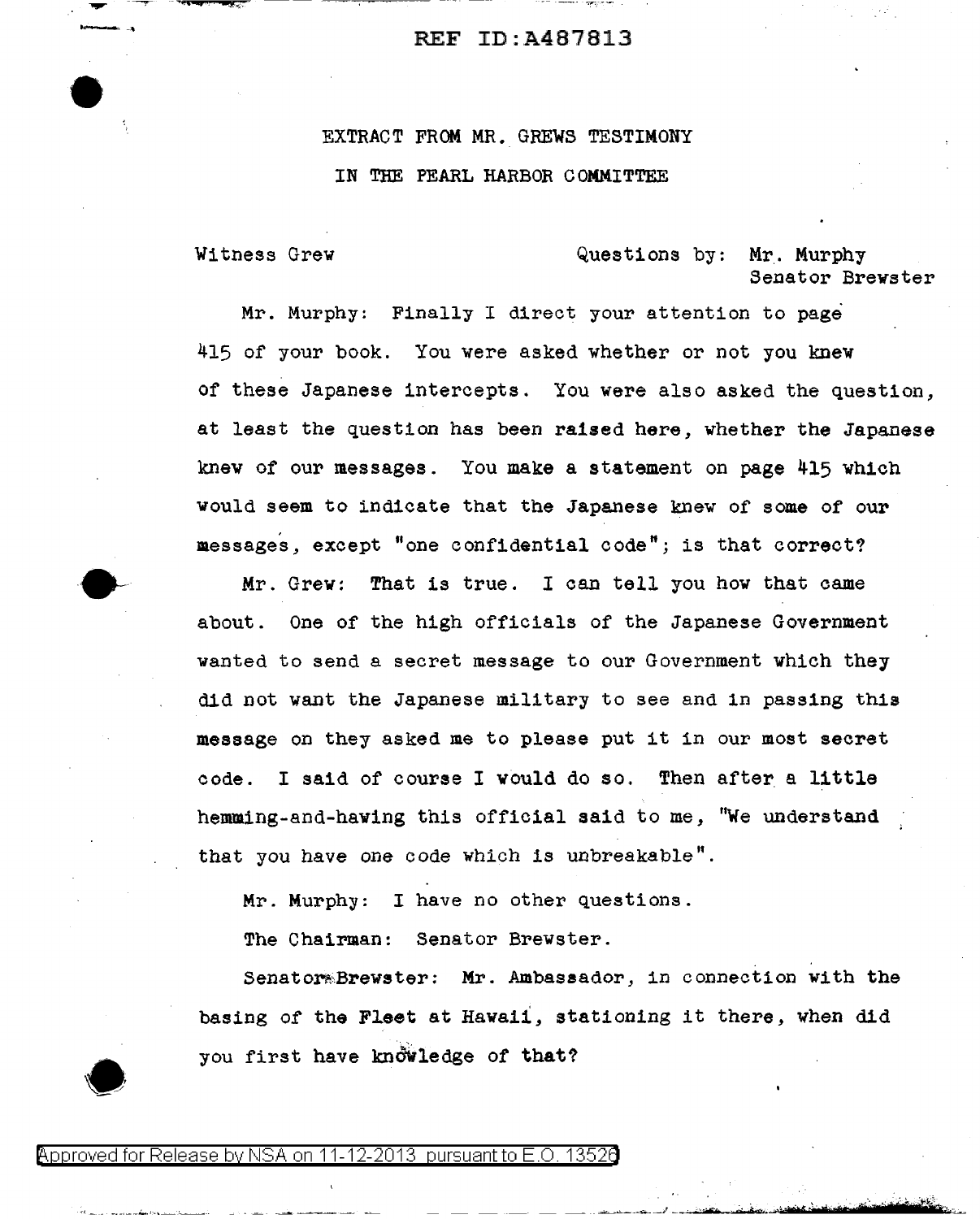## REF ID:A487813

 $\mathcal{F} \subset \mathcal{F} \cap \mathcal{F} \cap \mathcal{F} \cap \mathcal{F} \cap \mathcal{F} \cap \mathcal{F} \cap \mathcal{F}$ 

Witness Grew **Questions by: Senator Brewster** 

Mr. Grew: I beg your pardon, I didn't understand.

Senator Brewster: When did you first have knowledge of the Fleet being retained at Honolulu?

Mr. Grew: Retained at Honolulu?

Senator Brewster: Retained, yes.

Mr. Grew: Well, I can't remember the precise date.

Senator Brewster: I inquire With particular relation to vhether or not you were advised in advance or whether you learned of it after the event; that is what I am concerned with.

Mr. Grew: Frankly, Senator, I couldn't answer that question without consulting the record. I have no recollection of having been specifically advised of it.

Senator Brewster: Could you say whether or not you were asked tor an opinion or whether you were consulted in advance, before that action was taken?

Mr. Grew: I have no recollection of that, Senator. I would have to look at the record.

Senator Brewster: You have no recollection that you were, but if you find that you were you will advise us?

Mr. Grew: Right.

Senator Brewster: So that if we have no further record we will understand that you were not consulted before the event.

Mr. Grev: That is correct.

Senator Brewster: You understand that the Fleet went out to Pearl Harbor for maneuvers in March or April 1940 and

•

2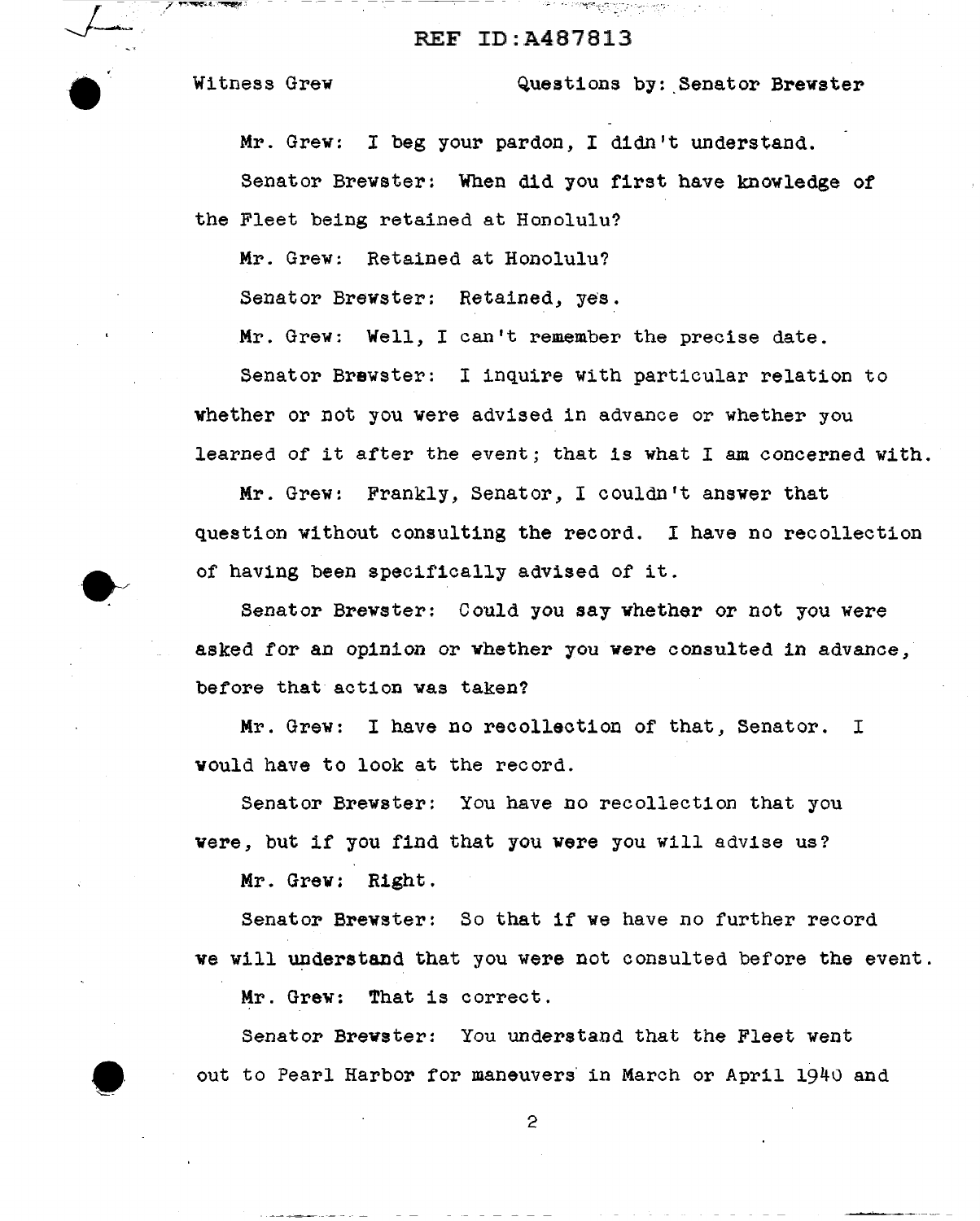REF ID:A487813

\_\_. - . 'J:"\_. \_\_\_ ...\_. *A'* 

 $\bullet$   $\cdot$   $\cdot$ 

 $\bullet$ 

j

Witness Grew Questions by: Senator Brewster

subsequently on May 7 I believe the decision was notified to Pearl Harbor that the Fleet vould be retained there and so far as the evidence now shows it remained there from then on based at Pearl Harbor.

Mr. Grew: Yes.

Senator Brewster: You have just spoken about the code. Did you ever have any reason to think that the Japs had knowledge of our codes or vere getting any of our messages?

Mr. Grew: Well, I think that, from that which the official mentioned, to the effect that he understood that we had one code that was unbreakable, I think that implied that they were able to break our other codes, but I have no concrete evidence on that, Senator.

Senator Brewster: Did you ever have reason to think that they knew we were breaking some or all of their codes?

Mr. Grew: I have no evidence to that effect, Senator.

Senator Brewster: Nothing ever came to your attention which would indicate that they even had a suspicion of that?

Mr. Grew: No, sir, did not.

Senator Brewster: Did you receive copies of any of these intercepts at any time, of the diplomatic communications?

Mr. Grew: No, sir, I received no copies of such intercepts. Senator Brewster: Were you ever apprised of the information which they contained?